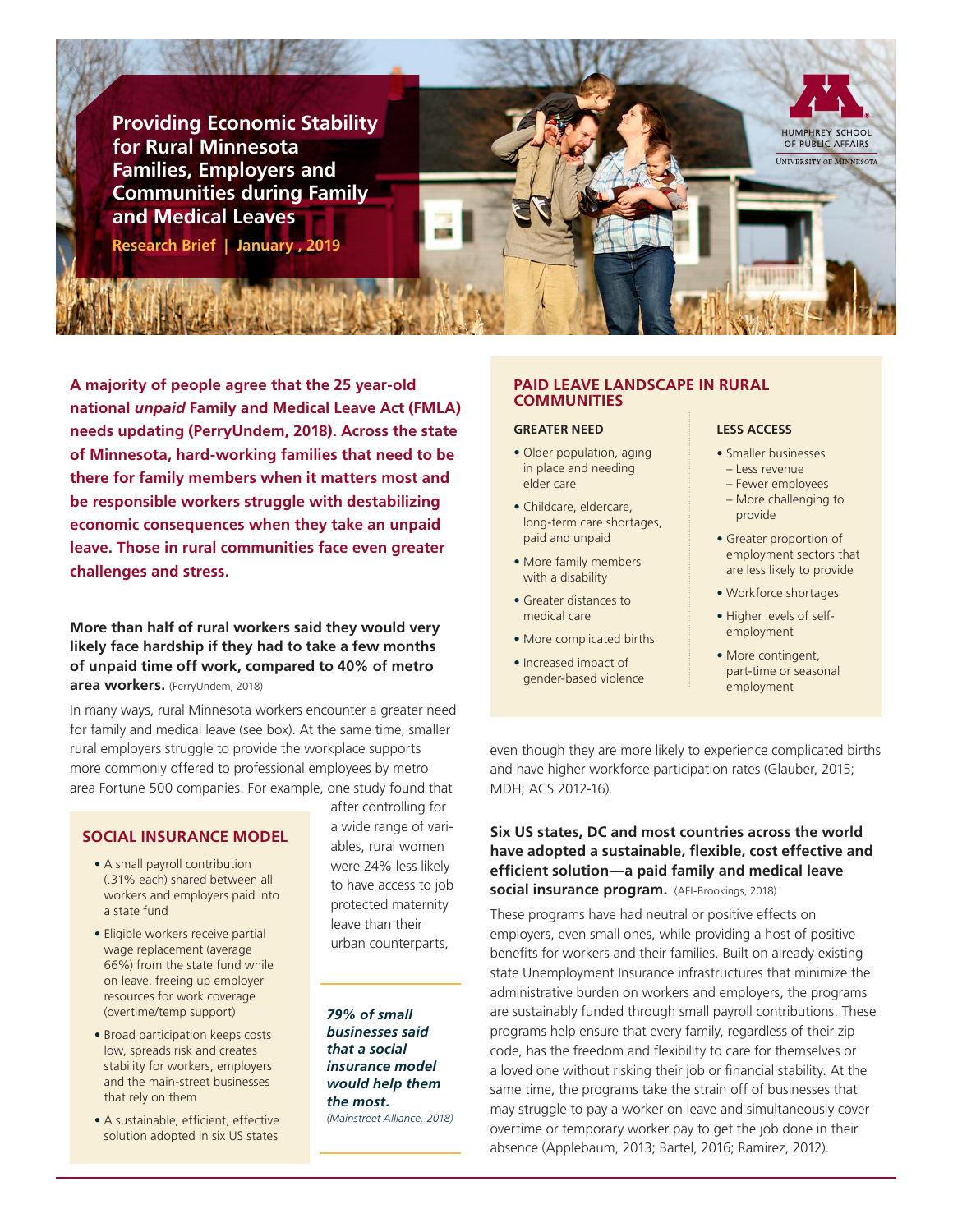# **WHAT IS DRIVING THE GREATER NEED FOR FAMILY AND MEDICAL LEAVES IN RURAL COMMUNITIES?**

## **Workforce shortages mean the care capacity (paid and unpaid) in Minnesota rural communities is strained to the point of crisis.**

According to the Center for Rural Policy and Development, some of Minnesota's most rural counties are among those with the highest percentage of 25 to 64 year olds participating in the labor force and overall rural labor force participation is at its highest level ever (CRPD, 2018).

### *Half of Minnesota's entirely rural counties have 90% or more of mothers with children under 6 in the paid labor force. (ACS 2012-16)*



## **There is a critical shortage of childcare (paid and unpaid), especially infant care, in rural Minnesota communities.**

Significant losses of in-home family child care businesses are not being offset by center-based care in many rural communities, creating a severe shortage over most of the state. (CRPD, 2016) Enabling more opportunities for parents to provide care during the first year would help ease infant care shortages and benefit babies (American Academy of Pediatrics, 2017).

## **Eldercare and aging in place are growing concerns, especially in rural communities.**

While the whole state is aging, rural areas are aging faster. In addition, population growth in some rural areas of the state is being driven by older households retiring to lake homes (CRPD, 2018). Paid family leave has been shown to reduce the probability of nursing home care (Arora, 2018; AEI-Brookings, 2018)

*90% of older adults receiving long-term care in the community rely on unpaid family care and most of those caregivers are employed. (National Center on Caregiving)*

## **Rural areas have higher rates of residents with disabilities than urban areas.**

Long-term care shortages are also a challenge for rural communities, impacting the care load for families. Forty-three percent (43%) of caregivers of adults with an intellectual or developmental disability (IDD) and 49% of caregivers for children with an IDD had to take a leave of absence, for example; 85% think that partially paid leaves of absence would be helpful or very helpful. (FSRTC/ARC 2018)

| <b>RESIDENTS WITH DISABILITIES IN MINNESOTA</b><br><b>COMMUNITIES</b> |                                        |                       |              |              |  |  |  |  |
|-----------------------------------------------------------------------|----------------------------------------|-----------------------|--------------|--------------|--|--|--|--|
| <b>Percent with</b>                                                   | <b>Percent of Counties in Category</b> |                       |              |              |  |  |  |  |
| a Disability                                                          | <b>Rural</b>                           | Town/<br><b>Rural</b> | <b>Mixed</b> | <b>Urban</b> |  |  |  |  |
| Less Than 10                                                          | $0\%$                                  | 0%                    | 4%           | 46%          |  |  |  |  |
| 10 to 11                                                              | 7%                                     | 26%                   | 46%          | 46%          |  |  |  |  |
| 12 to 14                                                              | 57%                                    | 54%                   | 38%          | 8%           |  |  |  |  |
| Greater Than 14                                                       | 36%                                    | 20%                   | 13%          | 0%           |  |  |  |  |

Source: American Community Survey 2012-16

## **Distances to medical care are increasing in rural communities.**

Frequent full day trips to receive care are necessary (Corbett, 2018). Rural communities have more complicated births and lower access to high quality, timely prenatal care (MDH, 2018). Occupations common in rural areas have higher injury rates. Due to travel distances to care and types of occupations (farming and mining), physicians are more likely to prescribe opioids in rural areas and only 10% of addiction treatment centers are in rural areas meaning greater travel time for families and patients (GIA, 2018).

## *78% of Minnesota's entirely rural counties are above the statewide average for C-section births, compared to 31% for entirely urban counties. (MDH, 2017)*

## **Intimate partner violence (IPV) and sexual assault are at least as prevalent (or more so) in rural communities.**

But the effects in rural places are often exacerbated by limited access to support services including shelters and affordable housing and by confidentiality concerns in small, tight-knit communities that may result in a reluctance to report abuse (Rural Health Info, 2018). Some studies also find that rural women experience higher rates of IPV and greater frequency and severity of physical abuse (Peek-Asa, 2011). For all these reasons, survivors and their caregivers may have to travel greater distances or be out of work for longer periods in order to receive care or remove themselves from harm.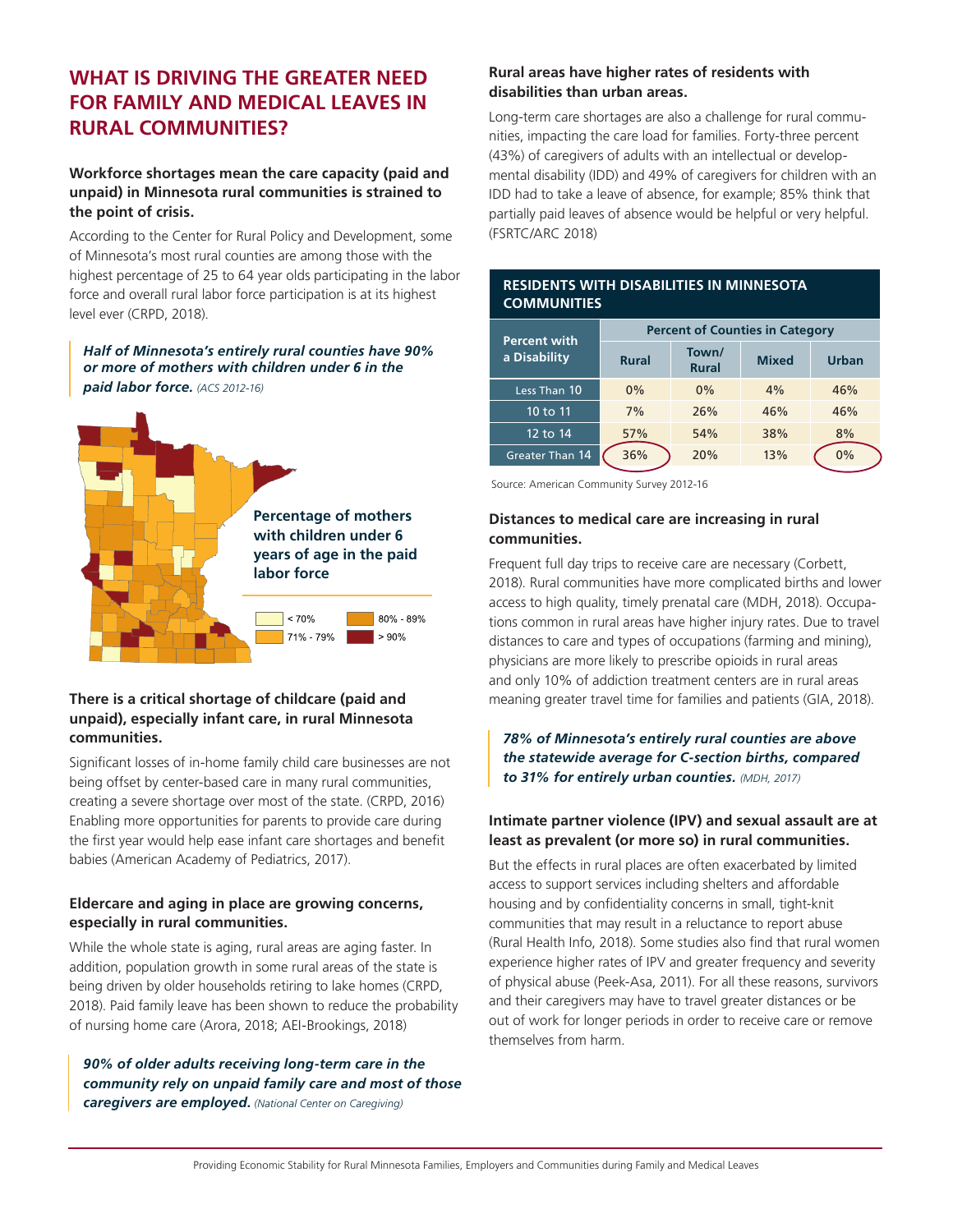# **WHY ARE RURAL WORKERS LESS LIKELY TO RECEIVE "FAMILY-FRIENDLY" BENEFITS LIKE PAID LEAVE?**

#### **Employer types more prevalent in rural areas are among the least likely nationally to provide paid leave.** (Pew, 2017; CRPD, 2018)

Leisure/Hospitality and Trade, Transportation and Utilities are among the least likely industries to currently offer paid leave. Around 22% of rural Minnesota employment is in trade, transportation and utilities and 14% of Minnesota's entirely rural county employment is in Leisure and Hospitality (compared to 10% in other non-entirely urban areas of the state) (CRPD, 2018). Rural counties with economies based on tourism and recreation are also the most likely to be maintaining higher than average population growth (USDA, 2017).

## **Self-employment and non-standard (contingent, parttime, varied hour, seasonal) work are more prevalent in nonmetropolitan areas.** (McLaughlin, 2009; CRPD 2018.)

Job vacancies are high in rural areas of the state, but a significant proportion of vacancies are not full-time (45-40% are part-time). (CRPD, 2018) Nonstandard and self-employed workers rarely qualify for workplace benefits.

*"A much larger percentage of rural women than urban women spent their entire early to mid-career (age 24-53) without ever having access to familyfriendly benefits." (Glauber 2015)*

## *Flexible hours: 49% compared to 55% Telecommuting: 9% compared to 25%*

*Paid leave: 17% compared to 34% (Henning-Smith 2018)*

employers allow employees to bank sick or vacation time that is then used to cover a leave of absence (the most common means of managing leaves currently), the employer must still pay the worker on leave while coming up with resources to cover the work.

## **Workforce shortages, especially acute in rural areas of the state, are exacerbated when rural businesses can't compete on benefits.**

A large body of research (AEI-Brookings, 2018) shows that paid leave can help attract and retain workers, leaving smaller rural employers that are not able to offer such benefits at a disadvantage in the competition for the best workers or any workers at all. Millennial and Gen Z workers indicate a willingness to relocate for this kind of benefit, adding one more enticement to leave rural communities for metro ones. (Ernst & Young, 2017)

## **Employers are more likely to be small in rural areas.** (MN DEED)

Smaller employers can have a more difficult time affording and managing the risks associated with an extended leave. Even when

## **EMPLOYER SIZE IN MINNESOTA COMMUNITIES**

| Number of<br><b>Employees</b> | <b>Percentage of Employers within Region</b> |                  |                  |           |                  |                    |  |  |
|-------------------------------|----------------------------------------------|------------------|------------------|-----------|------------------|--------------------|--|--|
|                               | Central                                      | <b>Northeast</b> | <b>Northwest</b> | Southeast | <b>Southwest</b> | <b>Twin Cities</b> |  |  |
| Less than 10                  | 74%                                          | 71%              | 77%              | 72%       | 73%              | 70%                |  |  |
| Less than 20                  | 87%                                          | 86%              | 89%              | 86%       | 87%              | 83%                |  |  |
| Less than 50                  | 95%                                          | 95%              | 96%              | 95%       | 95%              | 93%                |  |  |

#### **SOURCES**

ACS 2012-16: American Community Survey analyzed by author AEI-Brookings, 2018: "2018 AEI-Brookings Project on Paid Family Leave," https://tinyurl.com/yatvxpm6

American Academy of Pediatrics: https://tinyurl.com/yagofvqy

Applebaum, 2013: Unfinished Business: Paid Family Leave in California and the Future of U.S. Work-Family Policy.

Arora, 2018: "Does Paid Family Leave Reduce Nursing Home Use?" https://tinyurl.com/yamx3r9k

Bartel, 2016: "Assessing Rhode Island's Temporary Caregiver Insurance Act: Insights from a Survey of Employers," https://tinyurl.com/y7hjext5

Corbett, 2018: "Challenges Related to Pregnancy and Returning to Work after Childbirth in a Rural, Tourism-Dependent Community," https://tinyurl.com/yazzaq27

CRPD, 2018: "State of Rural Minnesota, 2018," https://tinyurl.com/y9767cku

CRPD, 2016: "Childcare's Quiet Crisis,"

https://www.ruralmn.org/child-cares-quiet-crisis-an-update/ Ernst & Young: "Work-Life Challenges across Generations:"

https://tinyurl.com/yb9d8cx6

FSRTC/ARC 2018: "Employment Outcomes and Paid Leave for Caregivers of Children/Adults with Intellectual or Developmental Disabilities," https://tinyurl.com/y7o2ro7x

GIA: Rural Communities, Older People and the Opioid Crisis: https://tinyurl.com/yapu3xnw

Glauber, 2015: "On the Fringe: Family-Friendly Benefits and the Rural–Urban Gap Among Working Women," https://scholars.unh.edu/soc\_facpub/35/ Henning-Smith, 2018: "Rural-Urban Differences in Workplace Supports and Impacts for Employed Caregivers," https://tinyurl.com/ycfgk8jy

McLaughlin, 2009: https://tinyurl.com/ycvmuwry

Mainstreet Alliance: https://tinyurl.com/yafeujzh

MDH, 2017: Minnesota Department of Health Vital Statistics Natality National Center on Caregiving, 2018: Selected Long Term Care Statistics, https://tinyurl.com/ycsndeu3

MN DEED: Current Employment Statistics,

https://mn.gov/deed/data/data-tools/current-employment-statistics/

Peek-Asa, 2011: "Rural Disparity in Domestic Violence Prevalence and Access to Resources," https://tinyurl.com/yd8vju2k

PerryUndem, 2018: "Voter Views on Paid Family and Medical Leave," https://tinyurl.com/yayhe2xf

Pew, 2017: "Access to paid family leave varies widely across employers, industries," https://tinyurl.com/ybv2q4pk

Ramirez, 2012: "The Impact of Paid Family Leave on New Jersey Businesses," https://tinyurl.com/ybbbbppt

Rural Health Info, 2018: Violence and Abuse in Rural America: https://www.ruralhealthinfo.org/topics/violence-and-abuse USDA 2017: "Rural America at a Glance," https://tinyurl.com/yc7ps9se